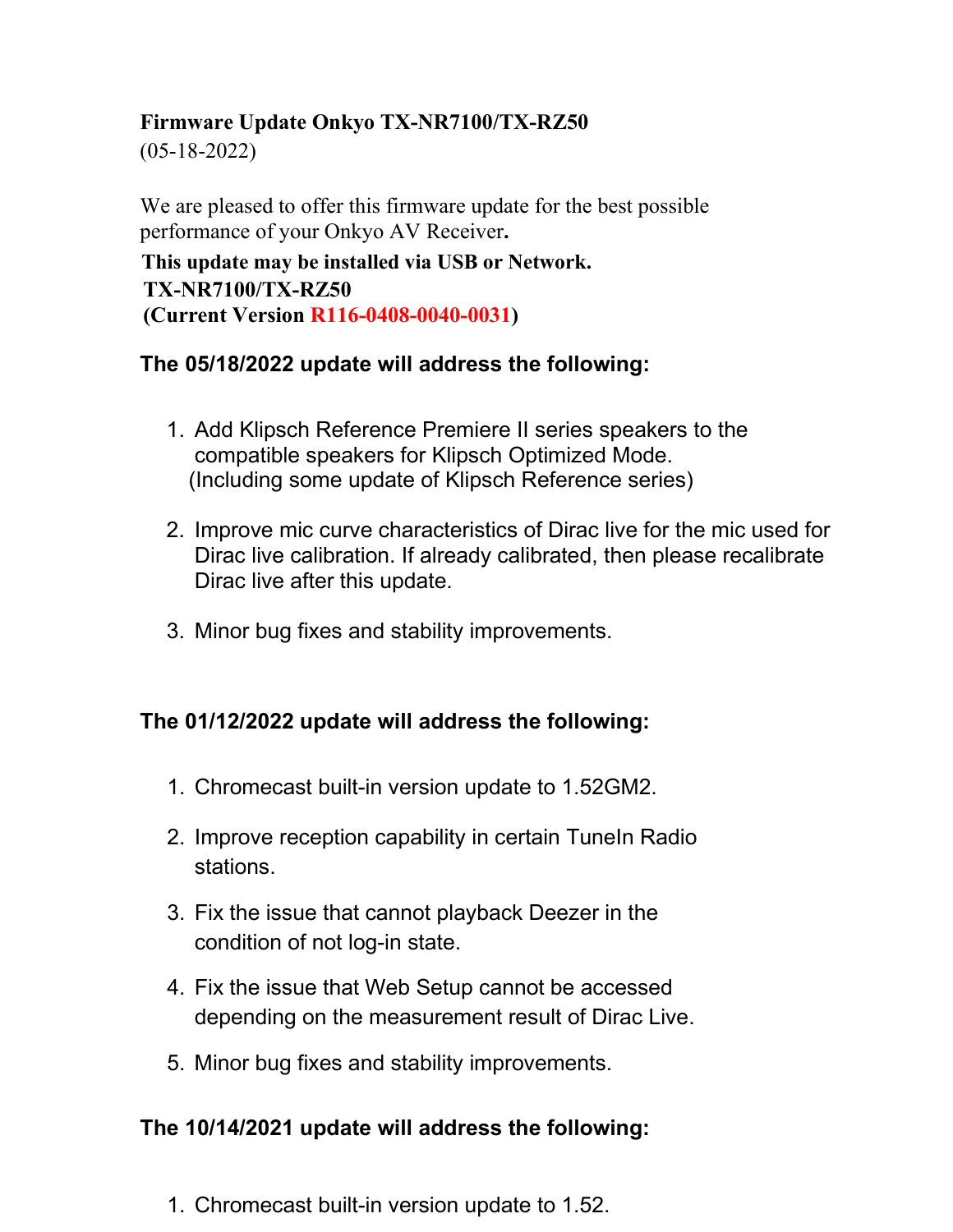2. Fix the no sound and video issue via eARC connection from SONY TV.

### **The 07/20/2021 update will address the following:**

1. The "Klipsch Optimized Mode" function has been

added. Please refer to the link below for more details.

https://www.onkyo.com/manual/sup/upd/combo\_onk.pdf

2. Virtual Remote, Limit Mode, and HDMI diagnostic functions have